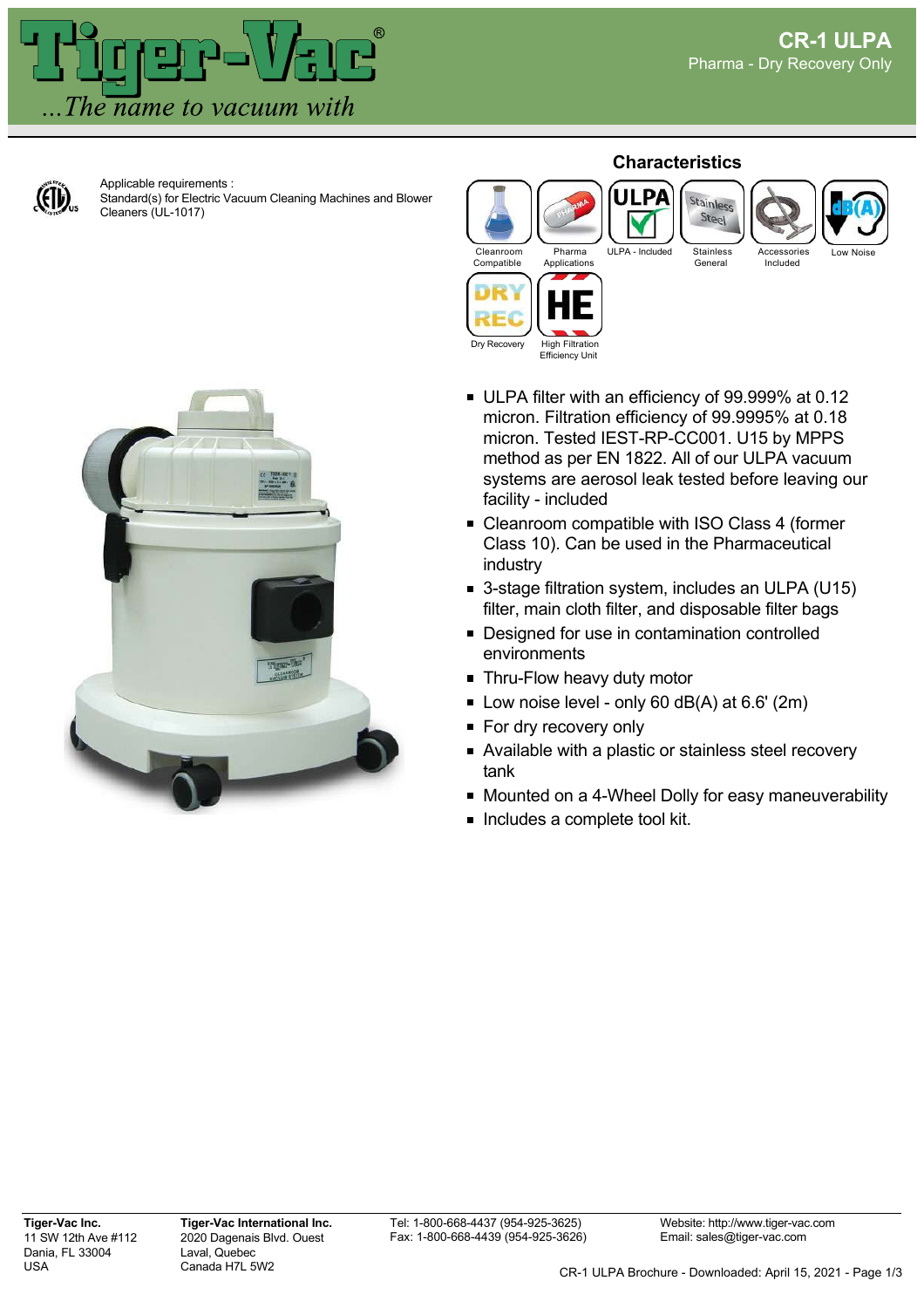## **Specifications**

| <b>CR-1 ULPA</b>                                         | 110760A            | 110760AP           | 110762A            | 110762AP           |
|----------------------------------------------------------|--------------------|--------------------|--------------------|--------------------|
| <b>Model Name</b>                                        | CR-1 ULPA          | CR-1 ULPA          | CR-1 ULPA          | CR-1 ULPA          |
| <b>Type (Powerhead)</b>                                  | Electric           | Electric           | Electric           | Electric           |
| <b>Voltage</b>                                           | 120 V              | 120 V              | 120 V              | 120 V              |
| <b>Hertz</b>                                             | 60 Hz              | 60 Hz              | 60 Hz              | 60 Hz              |
| <b>Phase</b>                                             | Single             | Single             | Single             | Single             |
| Wattage                                                  | 1000W              | 1000W              | 1000W              | 1000W              |
| <b>Power</b>                                             | 1.3 HP             | 1.3 HP             | $1.3$ HP           | 1.3 HP             |
| <b>Amperage</b>                                          | 8.3 A              | 8.3 A              | 8.3 A              | 8.3 A              |
| <b>Air Flow</b>                                          | <b>96 CFM</b>      | <b>96 CFM</b>      | <b>96 CFM</b>      | <b>96 CFM</b>      |
| <b>Vacuum Pressure</b>                                   | 99 " $H_2$ 0       | 99 " $H_2$ 0       | 99 " $H_2$ 0       | 99 " $H_2$ 0       |
| <b>Sound Level</b>                                       | $60$ dB(A)         | 60 dB(A)           | 60 dB(A)           | 60 dB(A)           |
| <b>Plug Type</b>                                         | 120V               | 120V               | 120V               | 120V               |
| <b>Suction Inlet</b>                                     | 1.5"               | 1.5"               | 1.5"               | 1.5"               |
| <b>Cart Type</b>                                         | 4 Wheel Dolly (4W) | 4 Wheel Dolly (4W) | 4 Wheel Dolly (4W) | 4 Wheel Dolly (4W) |
| <b>Filter Cleaning</b>                                   | None               | None               | None               | None               |
| <b>Dry Recovery - Tank</b>                               | 4 Gal              | 4 Gal              | 4 Gal              | 4 Gal              |
| Dry Recovery -<br><b>Disposable Filter</b><br><b>Bag</b> | 2 gal.             | 2 gal.             | 2 gal.             | 2 gal.             |
| Length                                                   | 16"                | 16"                | 16"                | 16"                |
| <b>Width</b>                                             | 16"                | 16"                | 16"                | 16"                |
| <b>Height</b>                                            | 22"                | 22"                | 22"                | 22"                |
| <b>Weight (Vacuum</b><br>Only)                           | 20 lb.             | 20 lb.             | 19 lb.             | 19 lb.             |
| <b>Cord Length</b>                                       | 33 ft.             | 33 ft.             | 33 ft.             | 33 ft.             |

Please note that specifications are subject to change without notice